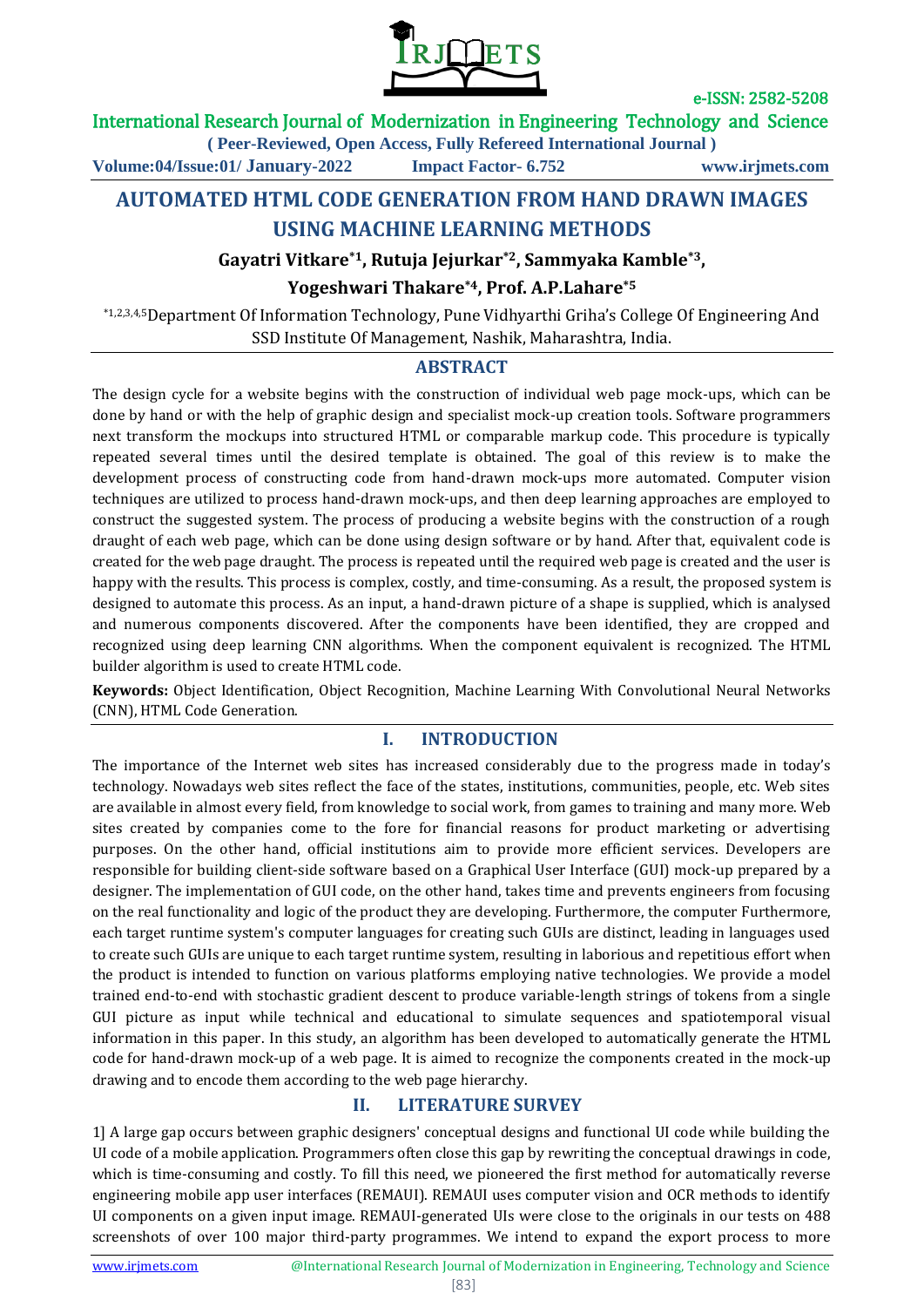

# International Research Journal of Modernization in Engineering Technology and Science

**( Peer-Reviewed, Open Access, Fully Refereed International Journal ) Volume:04/Issue:01/ January-2022 Impact Factor- 6.752 www.irjmets.com**

platforms, including iOS and cross-platform JavaScript frameworks. Currently, REMAUI separates each input screen into its own programme. We want to provide a graphical notation that users can use to connect many inputs screen designs, which REMAUI can then utilize to produce a single application with several screens and matching screen transitions. REMAUI will be integrated with tools that produce mobile app functionality using keyword-based code search [44] or high-level models.) We want to index a screenshot corpus by executing REMAUI on it and saving the intermediate results of REMAUI. By exposing this index through a query interface, a user might look for screenshots based on their structure and features.

2] Building classifiers for picture detection and recognition on multiple datasets using various machine learning had advanced significantly in recent years. Deep learning, in particular, has improved accuracy across a variety of datasets. The below are summaries of some of the works. SVM (support vector machines), KNN (K-nearest Neighbour), and CNN were used to evaluate the performance on MNIST datasets (convolutional neural networks). On that platform, the Multilayer Perceptron didn't function well since it didn't attain the global minimum but rather stayed caught in the local optimum and couldn't reliably distinguish digits 9 and 6.Other classifiers performed well, and it was decided that by building the model on the Keras platform, performance on CNN may be enhanced. On the MNIST dataset, implement DNN (deep neural networks), DBF (deep belief networks), and CNN (convolutional neural networks) and compare the results. According to the research, DNN fared the best, with an accuracy of 98.08 percent, while others had error rates and execution times that differed.

3] The study was classified into four categories. In the first stage, image processing methods such as erosion, dilation, and contour detection were being used to search for things in the input image. Following that, the identified objects were cropped, and the associated components were labelled using the trained CNN model. Finally, the model's output was transformed to HTML code using the HTML Builder script.Figure 1 depicts the suggested method.



Once the input data has already been read, it is transformed to grey scale style. Gaussian Blur was then reapplied to them using a 3x3 rectangle kernel. Following the thresholding step, the contour detection technique was used to create a rectangle in order to identify the objects basis of morphological changes. In this approach, the components of the uploaded picture have been detected. Cropping was used to transfer the identified components to the CNN model.

In the phases of morphological features, 8 iteration dilation with a 4x4 rectangle kernel was implemented. With a 3x3 ellipse kernel, the erosion process was used for 4 repetitions, and the dilation process was used for 2 iterations with a 1x10 rectangle shaped kernel. Finally, a 10x1 rectangle shaped kernel was used in the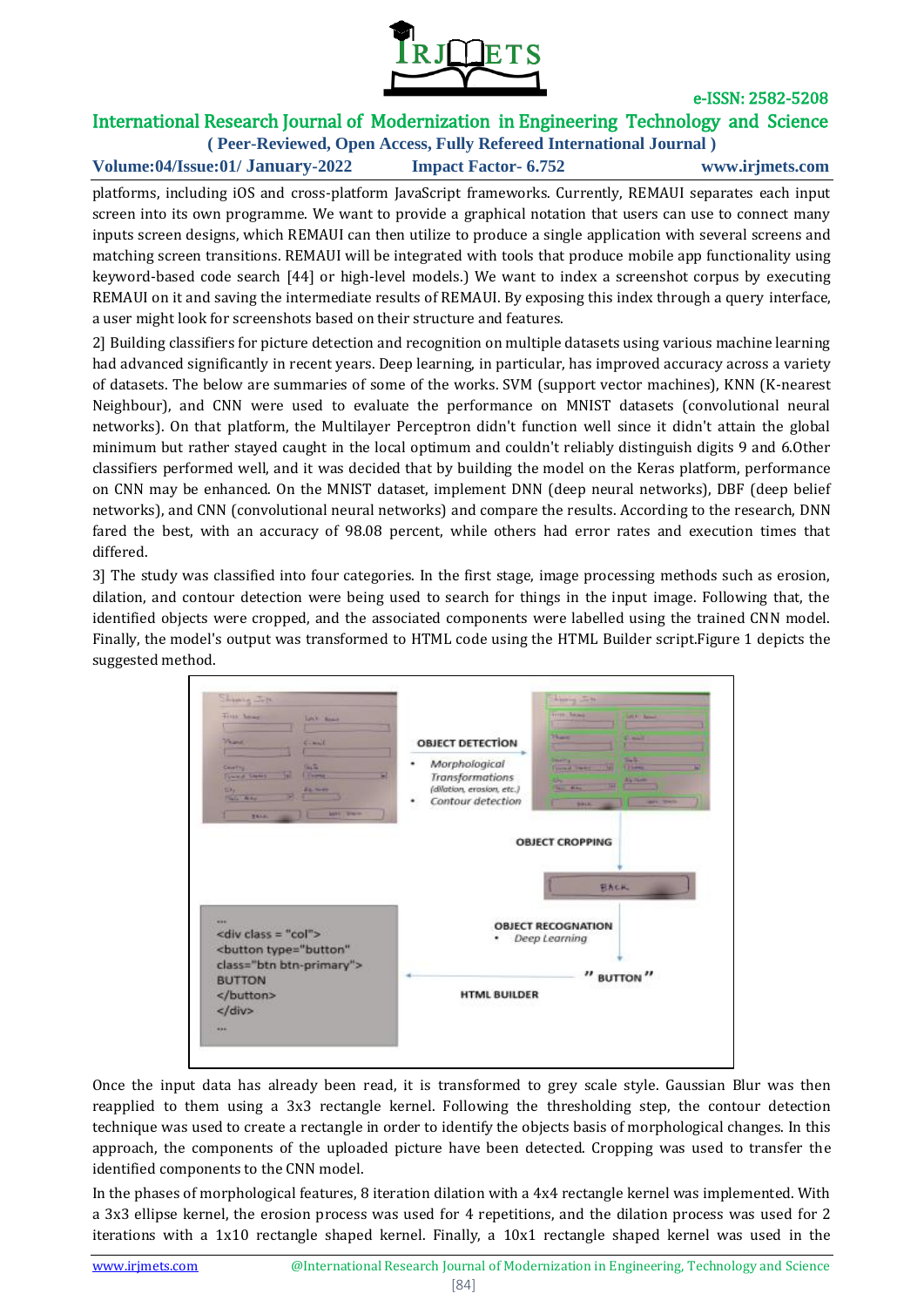

# International Research Journal of Modernization in Engineering Technology and Science

**( Peer-Reviewed, Open Access, Fully Refereed International Journal ) Volume:04/Issue:01/ January-2022 Impact Factor- 6.752 www.irjmets.com**

dilatation operation. The model was trained using our component dataset chunks. It is made up of four major types of components, as previously stated: textboxes, drop-down menus, buttons, and checkboxes.

After the model was trained, the loss function was trained for 200 epochs using Binary Cross Entropy and RMS Prop methodologies with a batch size of 64. After that, the component recognition procedure used the cropped elements from the preceding stage as input. For feature extraction, we utilized several convolution layers with 4x4 kernels, similar to our CNN Model, and thereafter max pooling operations using 2x2 kernels. We apply the BiLSTM layer to catch the relationship of the collected features after the feature vectorization procedure. After all, we utilised a 20% ratio of Full Connected Layers to Dropout Layers to achieve the classification aim.

Recognized components were successfully translated into HTML code via the bootstrap framework. It was performed with the help of the coordinates from the result of the contour finding algorithms.

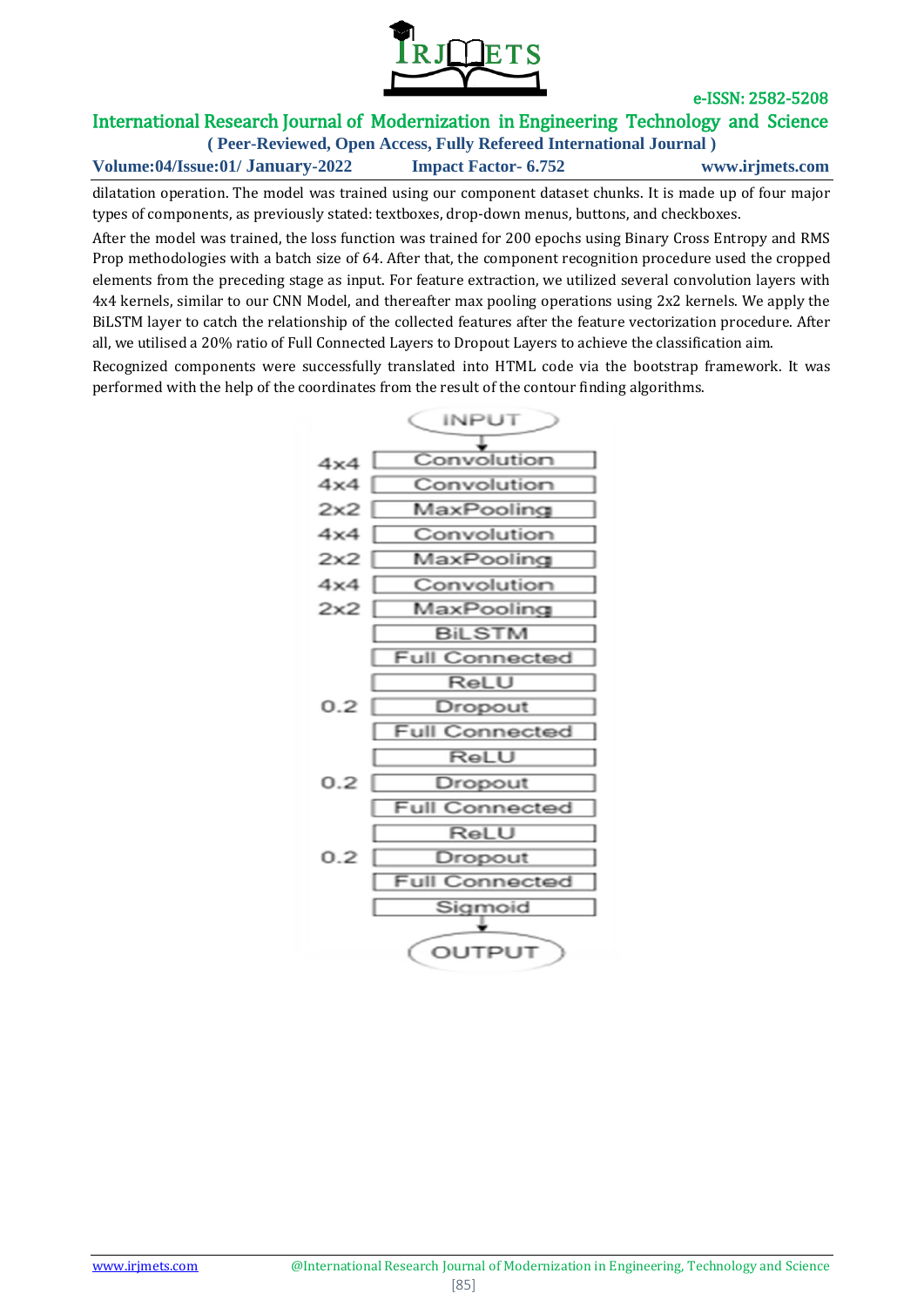

# International Research Journal of Modernization in Engineering Technology and Science

**( Peer-Reviewed, Open Access, Fully Refereed International Journal )**

**Volume:04/Issue:01/ January-2022 Impact Factor- 6.752 www.irjmets.com**



# **III. PROPOSED SYSTEM ARCHITECTURE**

## • **Detection of Objects**

Picture processing methods such as erosion, dilation, and contour detection were used to find objects in the input image. A dataset is a collection of photos that includes elements such as textboxes, buttons, and labels. Contour detection and morphological transformation are used to detect these elements in a picture. Outside the component, contour detection is employed to draw boundaries. Using morphological erosion, little things are eliminated, leaving only substantial objects. Objects are made more apparent by filling gaps in them using morphological dilatation. These strategies increase the visibility and clarity of an object.

## • **Object Recognition**

The dataset was trained using a Convolutional Neural Network. The web form input picture is subsequently delivered to this trained model, which detects image components. Object detection is a difficult computer vision problem that requires predicting both the location and kind of items seen in a picture. One of the most advanced systems for object identification is the Mask Region-based Convolutional Neural Network, or Mask R-CNN.

#### • **Training data set**

A dataset is a collection of photos that includes elements such as textboxes, buttons, and labels. A dataset used to train a machine learning algorithm is referred to as a training model. The training model is utilized to process the input data through the algorithm in order to compare the processed output to the expected output. The model is modified based on the results of this association. "Model fitting" is the term for this iterative procedure. Machine learning techniques are used using the Kaggle dataset.

#### • **CNN**

The components collected were then labelled using the trained CNN model after the recognised items were cropped. Before being fed into the CNN, the input pictures are resized to 256 256 pixels (the aspect ratio is not kept) and the pixel values are normalised. There is no extra pre-processing. We only employed modest 3 3 receptive fields convolved with stride 1 to encode each input picture to a fixed-size output vector. To downsample using max-pooling, these processes are done twice.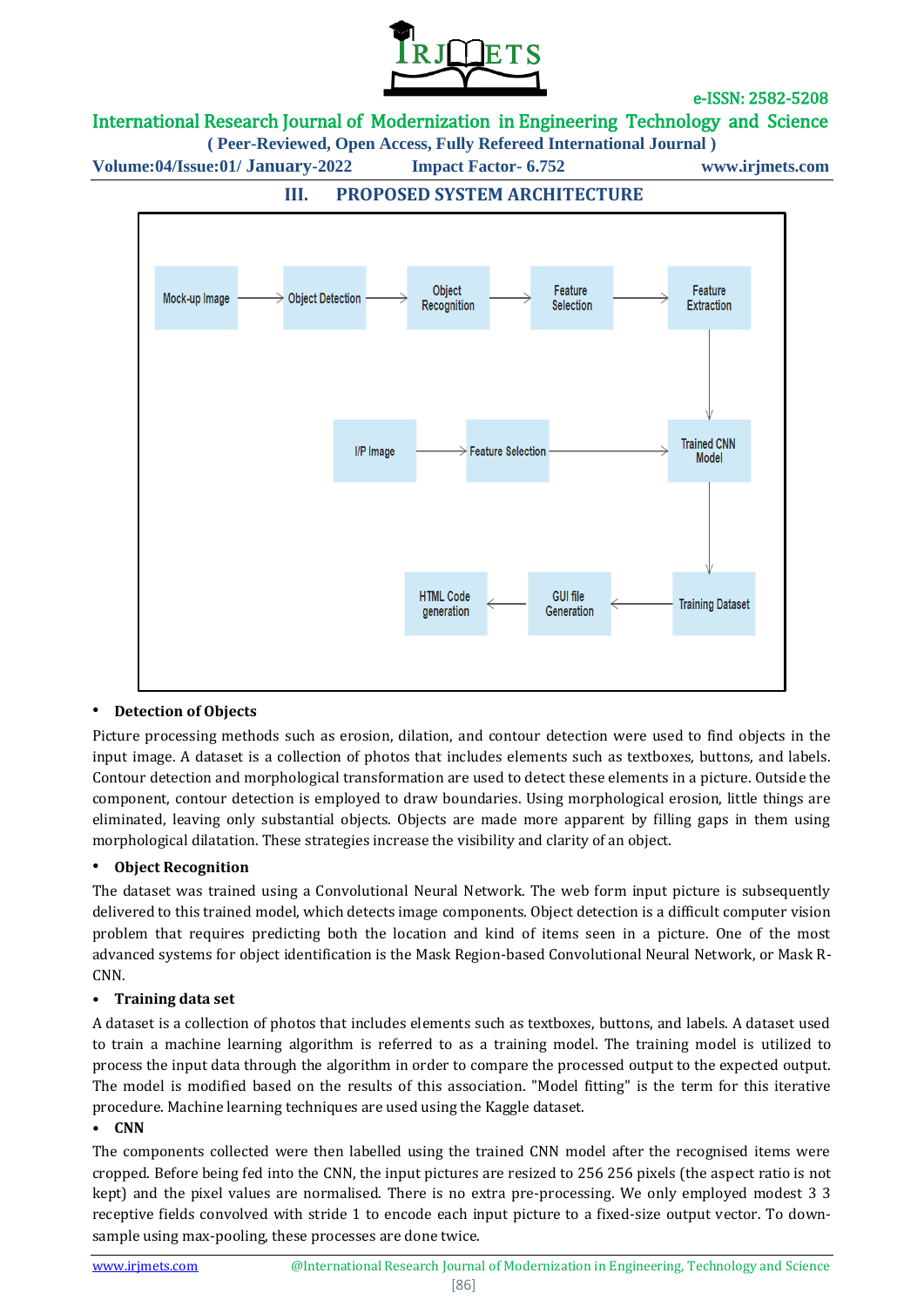

# International Research Journal of Modernization in Engineering Technology and Science

**( Peer-Reviewed, Open Access, Fully Refereed International Journal )**

**Volume:04/Issue:01/ January-2022 Impact Factor- 6.752 www.irjmets.com**

## • **HTML Code Generation**

The .gui file created for the detected components is then used to produce HTML code. The goal is to encode the web page's identified components. First, header and footer templates are generated. Then, for each row, count the number of items and map the component names to their codes. Finally, put the header, body, and footer together.

## • **Pix2Code**

The method examines a screenshot of a graphical user interface (i.e., the layout of a web application interface) and determines what the underlying code looks like through an iterative process. The challenge of creating computer code in a certain programming language from a GUI snapshot is comparable to creating English textual descriptions from scene photography. In both cases, we wish to build variable-length token strings from pixel values. As a result, our problem may be divided into three sub-problems. To begin, there is a computer vision challenge of comprehending a given scene (in this example, the GUI picture) and inferring the items present, their IDs, 2 locations, and postures (i.e., buttons, labels, element containers). Second, reading text (in this example, computer code) and creating syntactically and semantically accurate samples is a language modelling challenge. Finally, the last task is to apply the answers to both preceding sub-problems to construct matching textual descriptions (i.e., computer code rather than English) of the items represented by these variables using the latent variables inferred via scene interpretation. Pix2code is made up of the following elements:

- LSTM (Long-Short Term Memory)
- CNN (Convolutional Neural Network)
- DSL (Domain specific Language)

## **LSTM:**

The CNN Long Short-Term Memory Network, or CNN LSTM, is an LSTM architecture intended primarily for sequence prediction issues using spatial inputs such as pictures or videos. In Kera, we may create a CNN LSTM model by first creating the CNN layer or levels, then wrapping them in a Time Distributed layer, and last specifying the LSTM and output layers.

## **CNN:**

A CNN is a Deep Learning method that can take an input image and assign priority to various aspects/objects in the image using learnable weights and biasesand distinguish between them. A CNN-based model encodes the GUI picture during training. Convolutional Neural Network (CNN) layers for feature extraction on input data are combined with LSTMs to support sequence prediction in the CNN LSTM architecture. On the front end, CNN layers are added, followed by LSTM layers with a Dense layer on the output to create a CNN LSTM.

## **DSL:**

DSLs are computer languages (e.g., Markup, Programming, Modelling) that are designed for a specific domain but are frequently less feature-rich than full-featured computer languages. Using DSLs reduces the size of the search areas and reduces the complexity of the programming language that needs to be simulated. The actual textual value of the labels is neglected in this study since we are primarily concerned in the GUI layout, the various graphical components, and their connections.

# **IV. FUTURE SCOPE**

• Increasing system versatility by allowing users to create front-end designs using a variety of image formats.

• Improving the system in order to produce more appealing designs.

• Improving system quality by adding a new function that allows users to customise the CSS for the website's front end.

# **V. CONCLUSION**

Websites are an important aspect of today's rapidly evolving technological environment since they are beneficial for product marketing and advertising. As a result, it is critical to create a website that will attract a significant number of visitors. We devised a method for taking web page mock-ups, processing them, and producing structured HTML code. A picture-based data collection was used, which included several prototypes